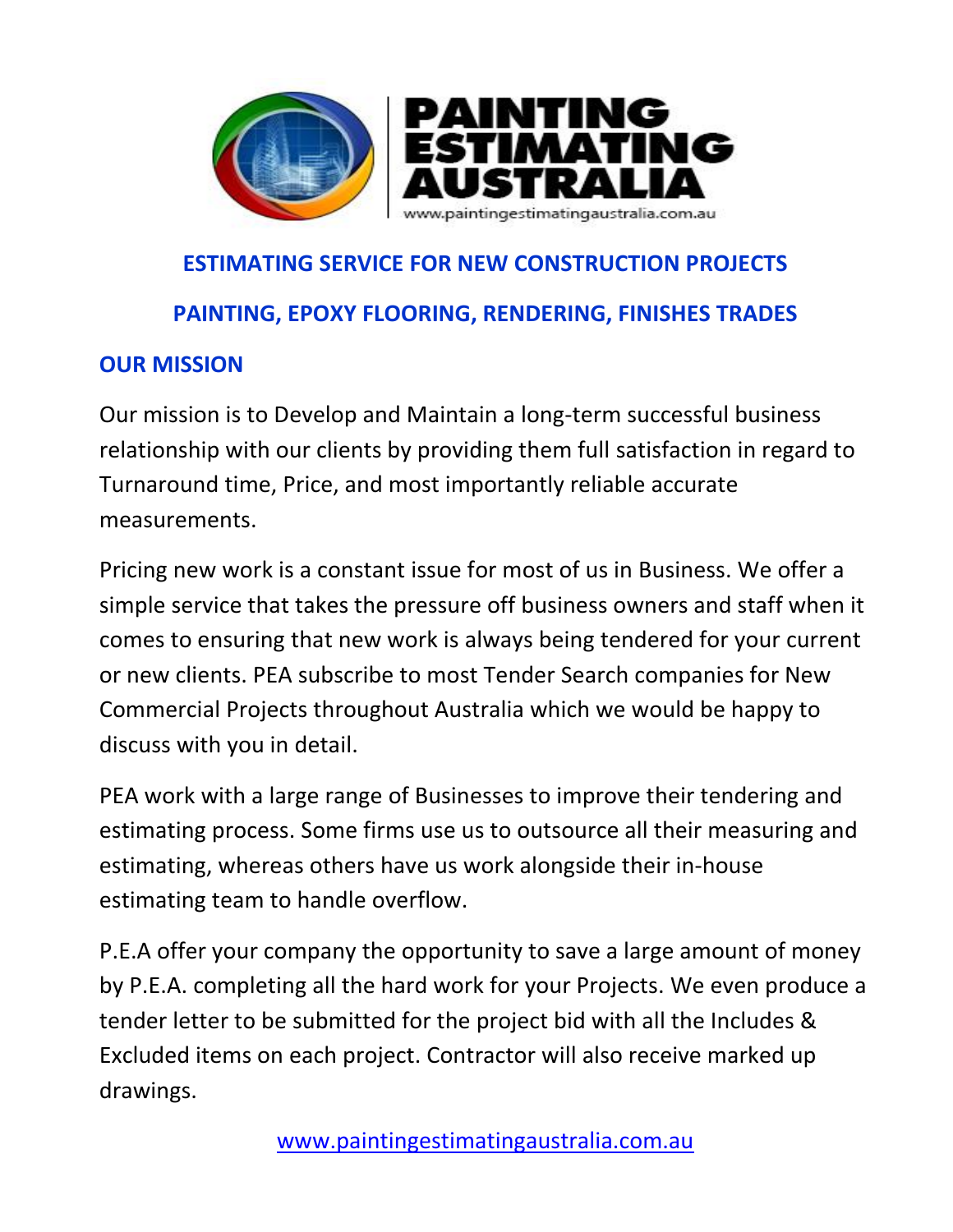Rather than have the constant expense and commitment of a full-time Staff Member, why not simply let Painting Estimating Australia handle it for you?

Painting Estimating Australia specialised in Painting, Epoxy Flooring & Rendering take-offs for New Commercial Construction projects.

We have been in the Construction Industry for over 40 years with this comes a large amount of knowledge for having easy to follow systems in place for a constant workflow for Contractors.

Our main aim is to facilitate contractors into being more productive in the tender market process for New Commercial Construction Projects.

PEA use the latest software for on screen take-offs for all of our projects. We are 100% committed to thorough detail in our Take-offs & Description of finishes required for each project, small or large.

As everyone knows in the Construction Industry Tenders are very time consuming not to mention the time frames for closing dates are even a bigger challenge in the Industry.

Our main objective is to remove all the hard work for the contractors who in most cases are (Time Poor).

We facilitate contractors in sourcing New Commercial Projects.

We facilitate contractors to submit tenders on time.

We facilitate contractors by compiling a complete Includes & Excludes list at Tender stage, so everyone is on the same page.

We eliminate all the downtime for contractors by downloading & viewing all documents to ascertain their trade requirements for each project.

[https://www.paintingestimatingaustralia.com.au/copy-of-become-a](https://www.paintingestimatingaustralia.com.au/copy-of-become-a-member)[member](https://www.paintingestimatingaustralia.com.au/copy-of-become-a-member)

## NEW CLIENTS (COMMERCIAL TENDER PROJECTS FREE **SERVICE)**